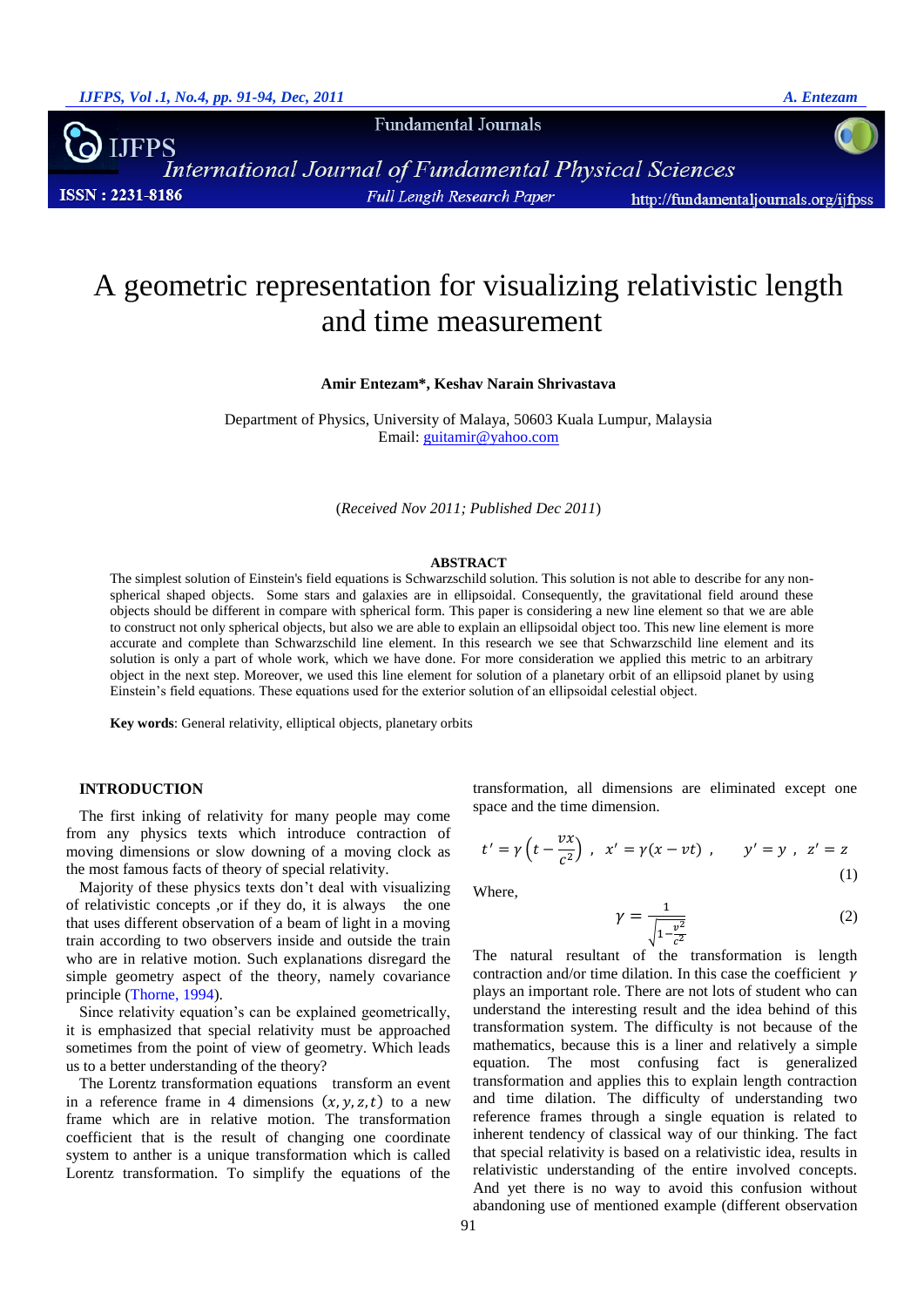of a beam of light in a stationary and/or moving train according to an observer outside the train).

However there is a way to avoid the confession and that is, to use in its place geometric. One of some geometrical representation of Lorentz transformation is by a presentation which takes advantage of equations:

$$
L = L_0 \sqrt{1 - \frac{v^2}{c^2}}
$$
 (3)

$$
t_0 = t \sqrt{1 - \frac{v^2}{c^2}} \tag{4}
$$

In order to use just trigonometry relation to visualize the equation 2 on a trigonometry circle we rearrange equation (3) to

$$
L = L_0 \cos \theta \tag{5}
$$
  

$$
t_0 = t \cos \theta \tag{6}
$$

where,

we obtain,

$$
\sqrt{1 - \frac{v^2}{c^2}} = \cos\theta \tag{7}
$$

According to the following equation,

$$
\sqrt{1 - \sin^2 \theta} = \cos \theta \tag{8}
$$

$$
\sin \theta = v/c \tag{9}
$$

These equations imply the possibility of visualizing time dilation and length contraction by mean of trigonometric relationships on a trigonometric semicircle. The disadvantage of this presentation is that two reference frames are not being shown, and the device is always assumed as moving reference frame. But the advantage of this is the length contraction and time dilation can be easily visualized and understood. In this paper, two geometric representations are proposed for interpretation and measurement of relativistic dimensions and time. Moreover, this approach can simplify explanation of lengths contraction and time dilation and overall related parameters in special relativity.

### *THEORY:*

# **A GEOMETRIC REPRESENTATION FOR MEASURING RELATIVISTIC DIMENSIONS**

If a ruler with length of  $L_0$  moves with relative velocity,  $v/c$ , according to especial relativity equations, it will be observed shorter with length  $L$ .

$$
\frac{L}{L_0} = \sqrt{1 - \frac{v^2}{c^2}}\tag{8}
$$

Since  $v/c < 1$ , so there is a unique  $\theta$  in the interval of  $0 \le \theta \le \pi$  that gives  $|v/c| = \sin(\theta/2)$ , therefore;

$$
L = L_0 \cos{(\theta/2)}.
$$

Now, if plot a half circle with diameter of Lo and separate an arc with angle  $\theta$ , so that  $\lt BOC = \theta$ , easily it consequences that (Figure 1);  $AC/AB = \cos(\theta/2)$  and  $AB = L_0$  and  $AC = L$ .



Figure.1. Geometric presentation for relativistic dimension

Based on the Figure.1, and its interpretation as a protractor, the length of stationary ruler is the diameter of the semi circle which is  $L_0$ . Obviously, the tool is considered to have diameter of  $L_0 = 1$  for simplicity. To determine the length of the ruler,  $L$ , when it moves with velocity  $v$ , first find  $sin\theta/2 = v/c$  to indicate the point C on the semicircle. Then the chord that is drawn from point  $A$  to point  $C$  makes angle  $\theta/2$  with the diameter. The chord AC is the length of the contracted ruler;  $L = L_0 \cos{\theta}/2$ . On this way the dimension of a moving object can be found geometrically on the given semi-circle by scaling this tool. To calibrate the tool, the semicircle should be scaled in terms of velocity. This means the unit of the scale is a multiplication to the velocity of light  $(3 \times 10^8$  m/s). Each number on the scale shows the relative speed of object times  $c$ . here two relativistic lengths are measured:



Figure. 2. Length of a ruler moves with speed of  $\sqrt{2}/2c$ .



Figure 3. Length of a ruler moving with speed of  $\frac{1}{2}c$ .

## **GEOMETRIC REPRESENTATION, MEASURING RELATIVISTIC TIME**

In this section a tool for measuring relativistic time is proposed that can facilitate understanding the time delay phenomenon in the theory. An example can show the situation to clarify how difficult it is. To do so, first we try to distinguish between this absolute principle and a controversial method to define time by giving an example: Assume there are two observers, A and B, which are located at the same distance from you  $(0)$ . You send a signal to each one of them, simultaneously. The observer A starts moving with high speed, v, at the exact moment when  *sends the*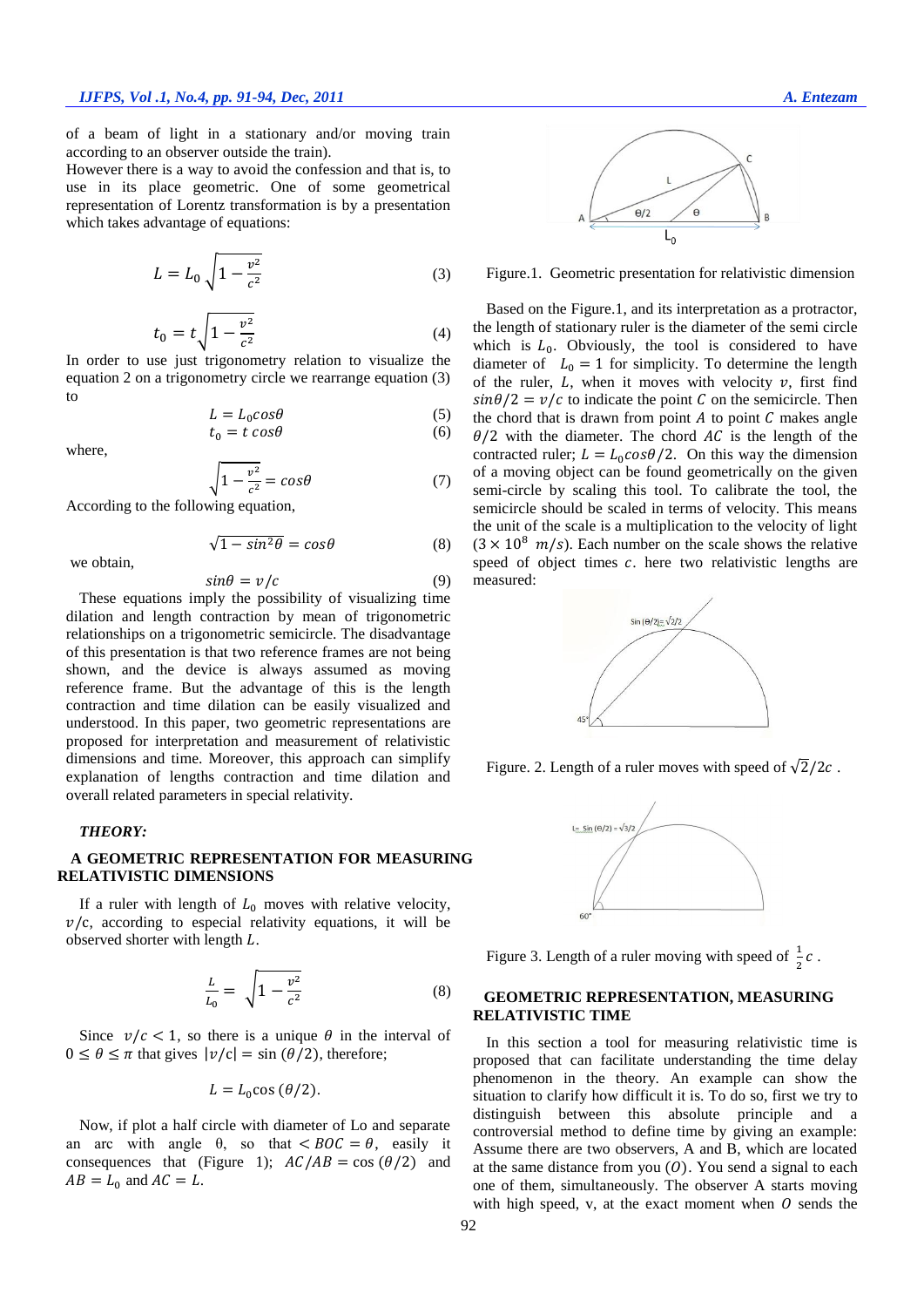signal to A and B. But observer B is remaining stationary at its location. The observer  $O$  is expecting that  $A$  and  $B$  would receive the signals instantly. But the observer  $A$  receives the signal later than  $B$ . This is related to the fact that  $v$  is comparable to the speed of light; therefore, the photon that carries the signal will need longer time for travelling to reach to  $A$ . The difference of travelling time of photon that  $A$  and  $B$ feel is related to the relative speed of observer  $A$ . This means the time for observer  $A$  is depending on its relative speed to  $C$ ; e.g.  $v/c$ . So, the concept of time is not absolute parameter, but a relativistic parameter that depends on relative speed to c. This is the main idea of time in relativity theory. On the other hand, the time delay of receiving signal by observer A is a function of the  $v/c$  and it can change by varying this relativistic speed. In the other words, as much as  $\nu$  is closer to  $c$ , the delay time is greater. It can be interpreted by  $\theta$  on this way: In the frame of the observer  $A$ , time flows slower than the time flow in the frame of observer  $B$ . Here we concern three important points:

1-This model is a geometric representation to give a better understanding of especial relativity so, this model is not necessarily gives the real definition of time. 2- However, the model should persist on special relativity and its equation, and also agrees with all parameters in it. 3- This model also must have capability to predict, accepting of time as the fourth dimension.

According to the above discussion, we assume that the concept of passing time is related to travelling of light, which is a row of separated and countable photons from a point to another, in space. Assume an observer  $A'$  that is standing at a point in space and equipped with a photonic needle. A photonic needle is a needle with a tip which has the size of a photon. The observer can measure the passing time by counting the numbers of photons passing by the tip of the needle. This is the meaning of time measurement in this model. Two points of special relativity theory are needed to give a complete picture of passing time in this model.

## **1. THE CONSTANCY OF SPEED OF LIGHT IN ALL REFERENCE FRAMES**

First we have to define the constantly of  $c$  base on my model. As we mentioned, counting the number of photons generated from an event that reaches to a point of space (e.g. observer) is a measure of passing time understood by the observer from that particular event. When an observer is stationary, he counts certain number of photons passing from his photonic needle, which we accept it as a measure of speed of light which is constant. So, two stationary observers will count the same number of photons in an equal period of time, which is representing  $c$ . But a moving observer needs different time to measure the same amount of photons. This means an observer which is moving with relative speed of  $v/c = 0.5$ , to the same direction but going away, needs two times longer time to count the same number of photons. In other words, if the relative speed of an observer in the same direction with the coming signal is  $0.5c$ , it means the time is passing for the observer two times slower, so he need two times longer time to compensate the deficiency of number of measured photons  $\nu = 0$ .

## **2. A STATIONARY OBSERVER COUNTS THE NUMBER OF PHOTONS THAT REACHES TO ANOTHER MOVING OBSERVER WITH RELATIVE SPEED OF**  $v/c$ **, DIFFERENTLY; i.e. MEASURES THE PASSING TIME, DIFFERENTLY.**

Assume an observer is moving with a high velocity and a stationary observer in reference frame tries to measure the passing time in the moving frame. Observer in reference frame sends a beam of photons towards him and tries to count the number of photons which pass by the tip photonic needle of the moving observer. If the moving frame has speed of  $c$ , stationary observer will realize that no photon can pass by the tip of the needle of moving observer. Therefore, the moving observer never will receive the signal, as if the event has not occurred at all. The stationary observer will understand it as the time was stopped for the moving observer, because the moving observer cannot count any photons. Since the moving observer needs infinite time  $(\infty)$  to count photons of the signal, he cannot feel time in his frame, as if the event has not occurred. In this case, the stationary observer cannot distinguish the motion of moving observer, since time is stopped in the moving frame (Figure 4). It is in contradiction with the constancy of speed of light. Therefore, the relativistic time should be considered to explain the situation.

Figure4. Different displacement of observers respect to photons

The stationary observer can solve the contradiction by considering time term in the equation (9) to distinguish between the stationary situation due to stopped time and stationary case due to non -existing movement. A signal of light in a period of time  $(dt)$ , travels the distance of  $cdt$ which is equal to the distance  $\vec{dr} = dx \vec{\imath} + dy \vec{\jmath} + dz \vec{k}$ . So, the difference between them is  $ds = 0$ . The equation (2) shows the difference between  $(cdt)^2$  and  $(dr)^2$ . In other words,  $(dr)^2$  is the difference between distances travelled by a photon and an observer. If the speed of the observer is maximum (c), then  $\Delta r = c \Delta t$  and  $\Delta S$  is minimum  $\Delta S = 0$ . This means the passing time is stopped. If the speed of the moving observer is minimum (i.e. stationary observer  $v = 0$ ) then the difference is maximum  $\Delta S = c \Delta t$ . This means the passing time is not relativistic.

$$
\Delta s^2 = \Delta r^2 - (c\Delta t)^2 \tag{9}
$$

So we can understand the importance of considering time as the fourth dimension. Finally, it is needed to find the trajectory of a moving observer. Assuming the speed of an observer is  $c$ , the time is stopped in his frame, so there is no